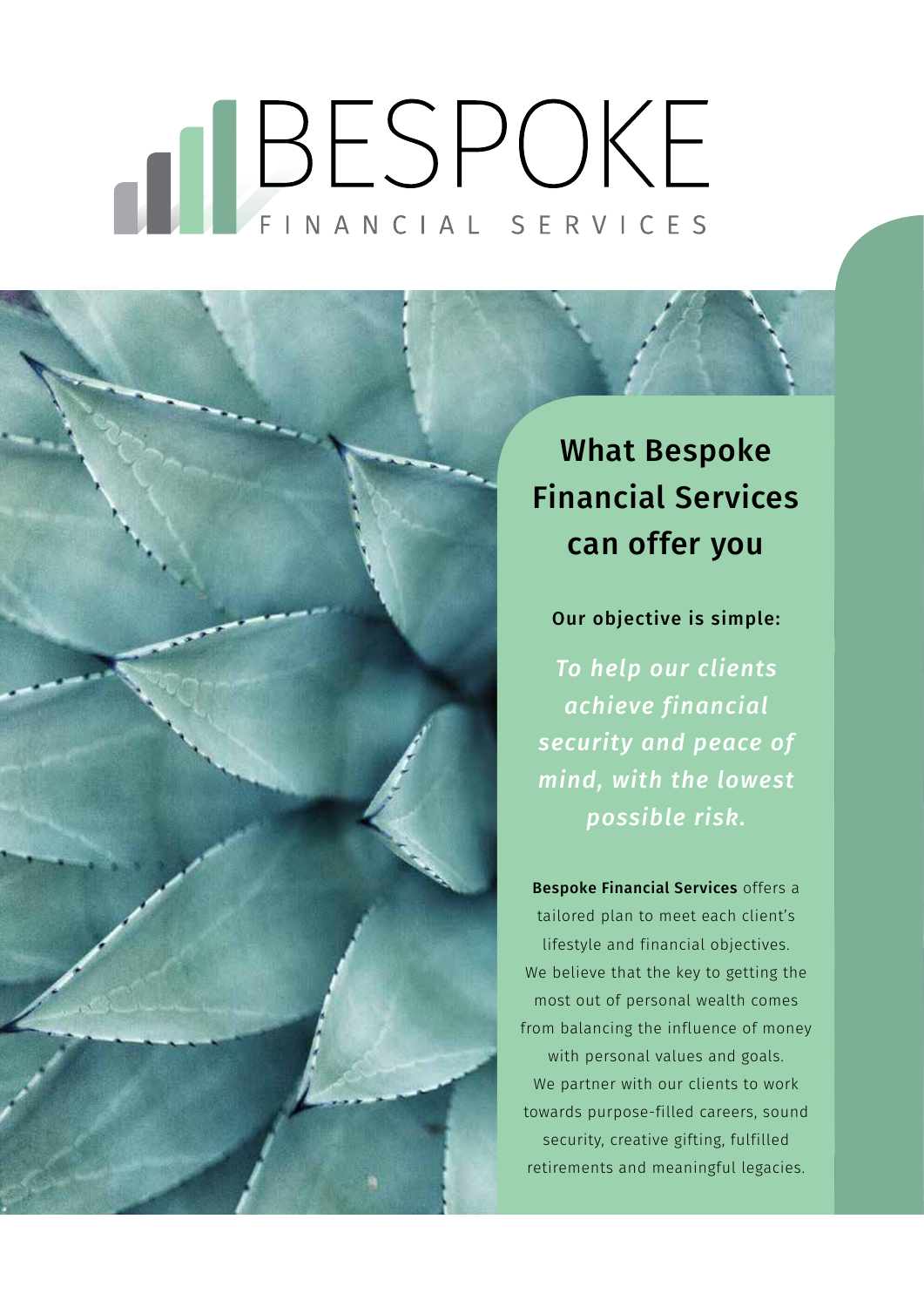

- Retirement planning
- Retirement wealth management
- Wealth building
- Estate planning
- Wills and trusts
- Meaningful legacies

Our business practice is premised on the belief that excellent, professional financial planning can only be achieved through a transparent, fee-paying relationship with our clients. This frees us from any bias associated with a commission-based service.

We have access to expert, professional fund research and adhere to the Financial Planning Institute's Code of Ethics, and we play a prominent role in turning the financial *advice* industry into the financial *planning* profession.

# **Ill** Our Investment Philosophy

We focus our clients' investments using the proven strategy of structured asset allocation and fund manager diversification, with the latter based on carefully selected assets. The primary objective is the performance of the entire portfolio, not that of any single asset. We will not make investments based on trading tips or 'get-rich-quick' schemes.

Our independence ensures that our clients' wealth is placed in the products of the most appropriate companies. Both our clients and service providers recognise this independence as being an essential component of our holistic value offering. All fees or commissions earned are fully disclosed and agreed to upfront.

# Wealth Management Services

1

Our services meet the risk tolerance and the following financial needs of our clients:

- A tailored financial plan to meet each client's lifestyle and investment objectives;
- Flexibility to manage any changes in personal objectives, legislation and investment options;
- Cost-effective implementation of the investment strategy; and
- Objective advice that is not influenced by fees and commissions, or any particular corporate affiliations.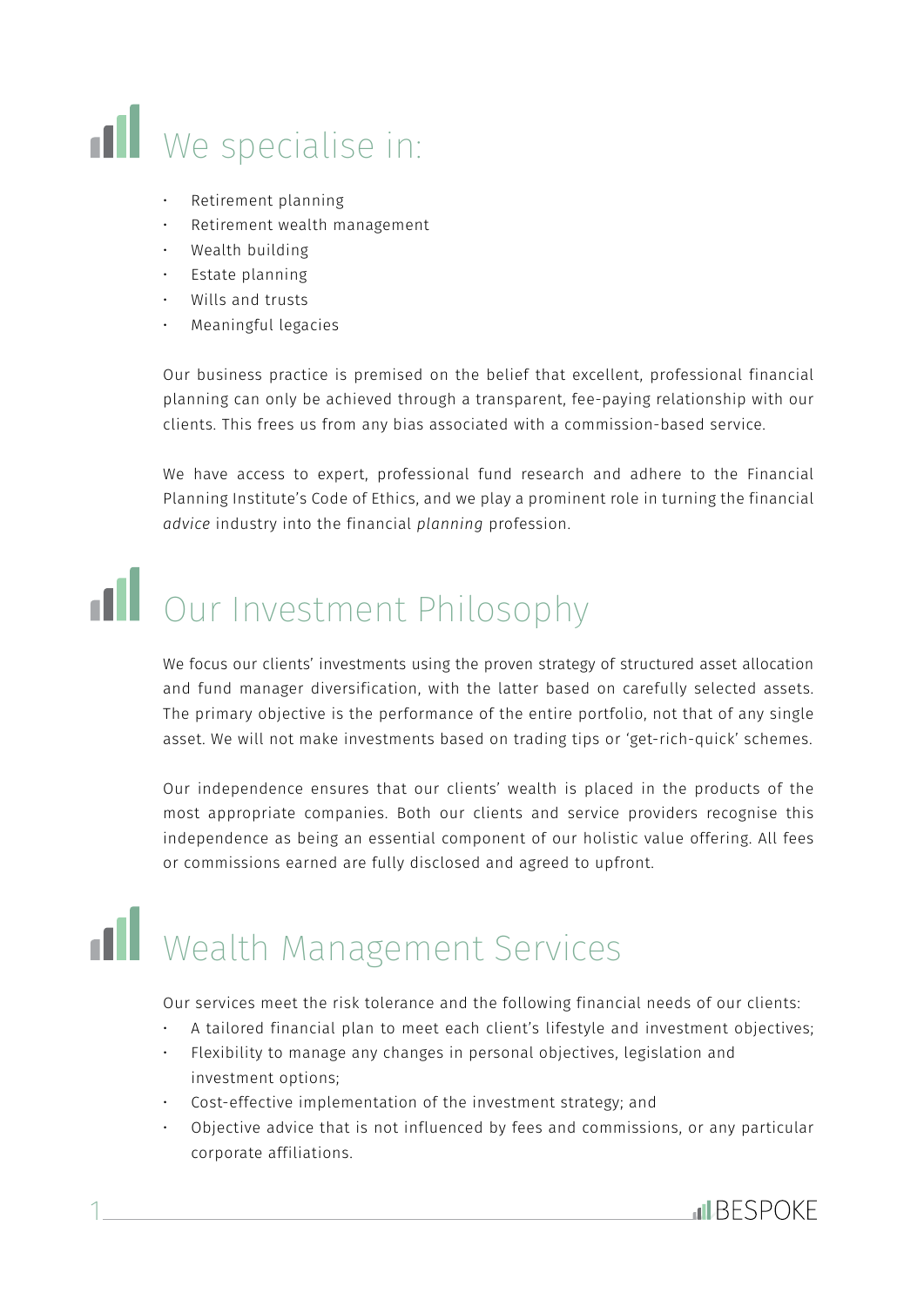# **II** Products and Services

We provide professional advice on and access to the following:

#### Investment and Risk Portfolios

- Local investment portfolios, consisting of a range of cash products, equities, property and bond instruments, and specialised hedge and structured funds
- Investment products, including retirement funds and annuities
- Estate planning, including wills and trusts
- Tax planning
- Personal risk management, including the assessment of existing life policies, retirement annuities, endowments and employee benefits
- Business risk management, including shareholder protection risk cover and key person insurance

#### Offshore Investments

- Direct offshore investments
- Offshore trust investments
- Offshore transfers through negotiated asset swaps
- Offshore portfolio management of funds held in overseas jurisdictions
- Offshore tax and estate planning
- Offshore personal and business risk management

### **Il** Our financial planning process

Kim studied Financial Life Planning at the Kinder Institute and uses this method in her approach. The Financial Life Planning method is based on the premise that financial advisors should first determine a client's fundamental goals in life, and then prepare a financial strategy to fully support those goals.

Many clients haven't given in-depth thought to their dreams, and many remain firmly in the dream realm. We will help you to focus and articulate your goals, ensure that they are realistic, and then implement a financial plan to achieve them.

We will be your partner in clarifying and achieving your most meaningful, deeply-felt aspirations. We call it 'life planning' because what's really important isn't just your money, it's your life. To read more about The Kinder Institute, visit www.kinderinstitute.com.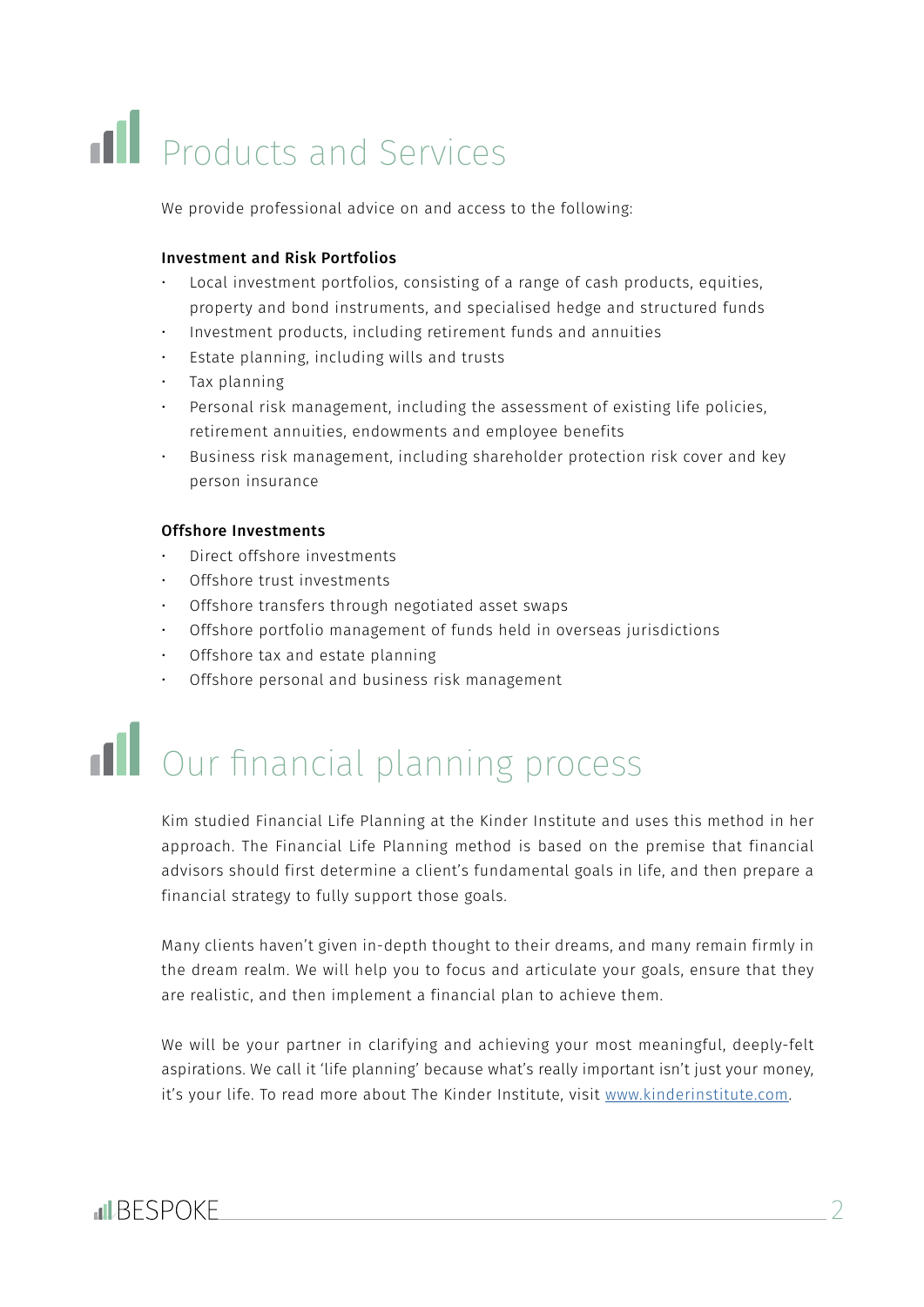#### Life Goals

If you had more time, more money, what would you do? What do you want to accomplish so you will feel that you've had a life?



#### We develop a financial strategy Financial Goals

to support your life goals.

### Needs Analysis

In order to prepare an appropriate structured plan, the following needs to be established:

- Your current financial and personal circumstances (present investments, assets and liabilities, and income potential, viewed together with an understanding of any family and business commitments)
- The goals and expectations for your investment portfolio, your current or future income, as well as any capital requirements
- Your outlook regarding income returns, capital growth and volatility
- Your understanding of portfolio and asset class returns

### Our Investment Management Process

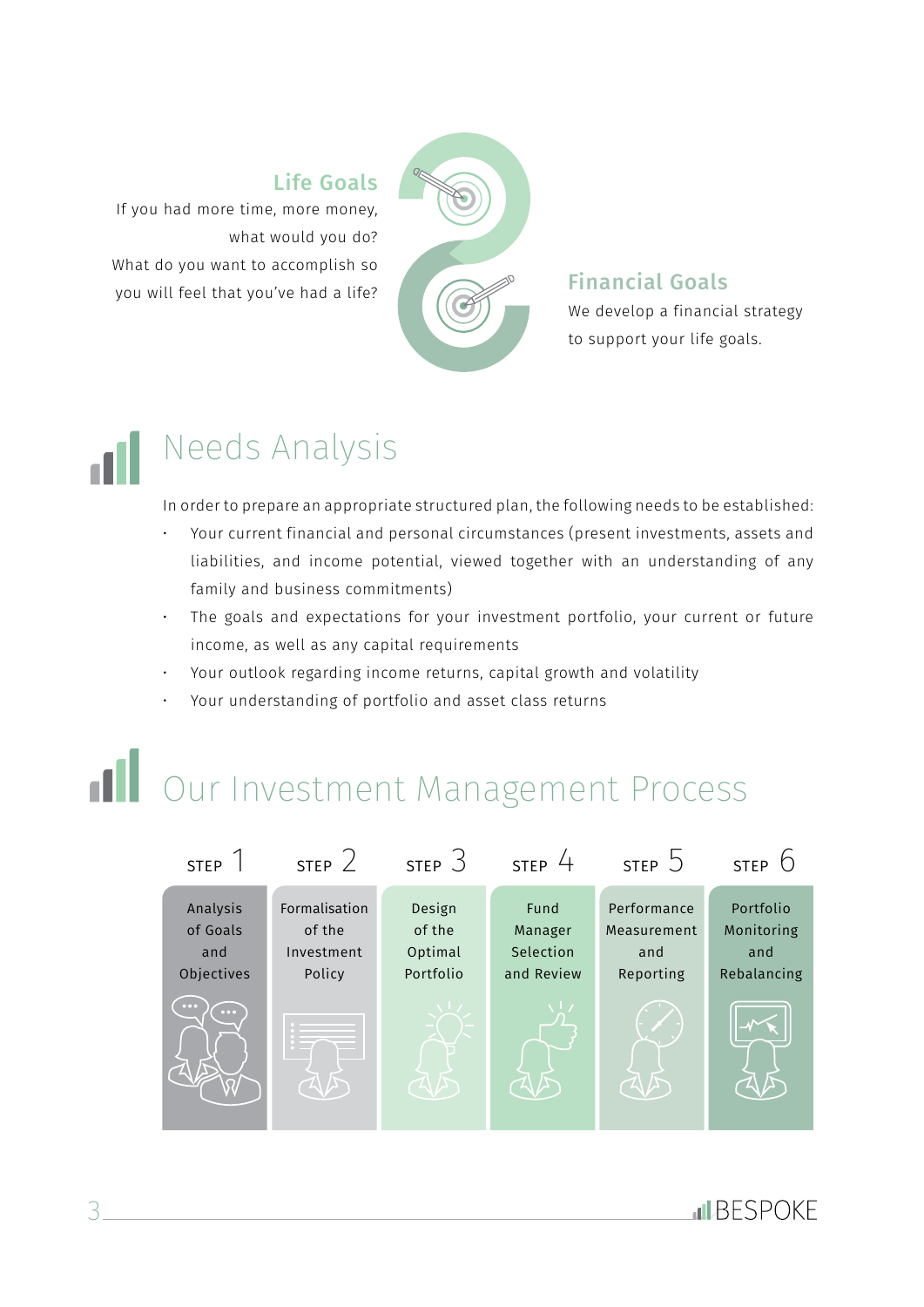

#### Analysis of Goals and Objectives

As this is the foundational step, before you decide who you'd like to manage your investments, it's vital that you carefully consider what you hope to gain in return.

We use our proprietary methodology to answer the following questions, among others:

- 1. Which stage of asset growth are you in: wealth accumulation or wealth preservation?
- 2. How much risk are you willing to accept for a given return?
- 3. What is the time frame for reaching your investment goals?
- 4. What is your tax situation?



#### Formalisation of the Investment Management Policy

Together, we arrive at a common understanding of investment aims and risk/return tolerances, and an investment management policy document is drawn up.



#### Design of the Optimal Portfolio

The investment management policy is used as the baseline to create an optimal portfolio. Because asset allocation accounts for over 90% of a portfolio's performance, it forms the platform of the portfolio design step.

Using analytical models, we scope different scenarios with various asset blends, to meet the expected rate of return, while still maintaining an acceptable level of risk within your portfolio. We will work through these scenarios with you to determine which one is best suited to your needs.

Investment performance is the primary objective for any investor and must be weighed up against the associated risks. Time horizons are a key element in determining appropriate asset allocation strategies. To spread risk, one of the critical decisions we make with you is how to best allocate your funds across a wide range of possibilities.



#### Fund Manager Selection and Review

We use quantitative methods to select fund managers to implement the intended asset allocation. We undertake a careful due diligence process, enabling us to select fund managers with the best management philosophy, style and capability to manage your investments.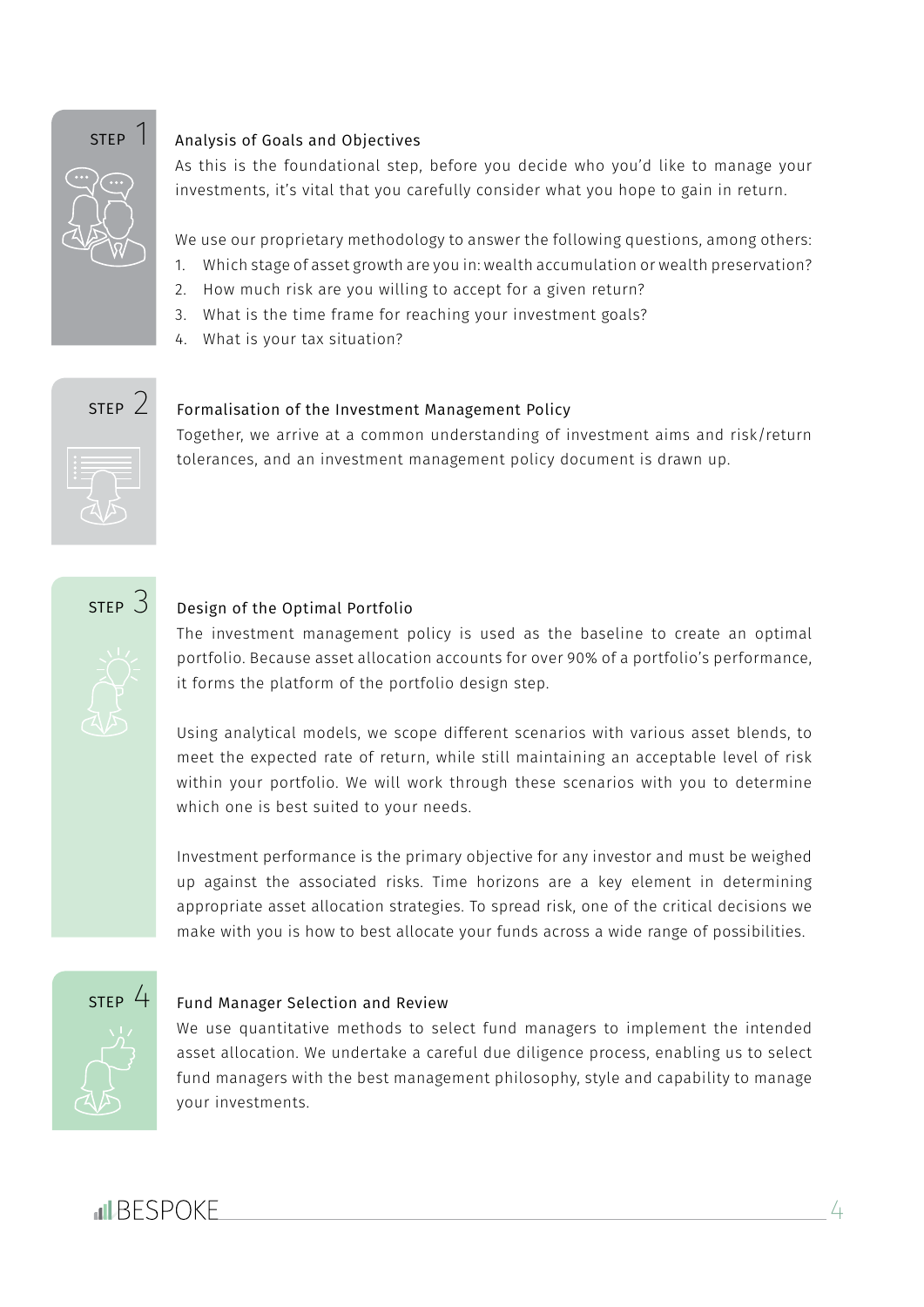

#### Performance Measurement and Reporting

Once the selected fund managers are in place, we provide customised, regular reporting which enables us to jointly monitor the performance of your investments, without having to revisit your investment strategy.





While our asset allocation guidelines largely remain consistent, we review them continually and will occasionally modify them to reflect fundamental market changes, or

changes in your objectives or circumstances. By monitoring the performance of the selected fund managers, we are able to suggest

replacements for any under-performing fund managers. Throughout the process, we maintain a close level of contact with you to ensure that the solutions we implement effectively manage your risks and deliver the desired results.

### **Partners and memberships**

#### Fundhouse



Bespoke has partnered with Fundhouse Investment Advisors to help to achieve your wealth management strategic plan. Fundhouse is an established industry expert in the field of fund research and investments, and offers a customised service which allows us to implement our plan in the most efficient way possible.

Together with Fundhouse, we have developed a bespoke range of 'model portfolios'. These models represent the best investment view and the most appropriate way to implement our financial planning advice, and are based on Fundhouse's extensive and independent research process and portfolio construction expertise. www.fundhouse.co.za

Financial Planning Institute (FPI)



The FPI is the leading independent professional body for financial planners in South Africa. As a Certified Financial Planner® (CFP®), Kim is a member of the FPI and subscribes to their Code of Ethics and Practice Standards (incorporating the Rules of Professional Conduct). www.fpi.co.za

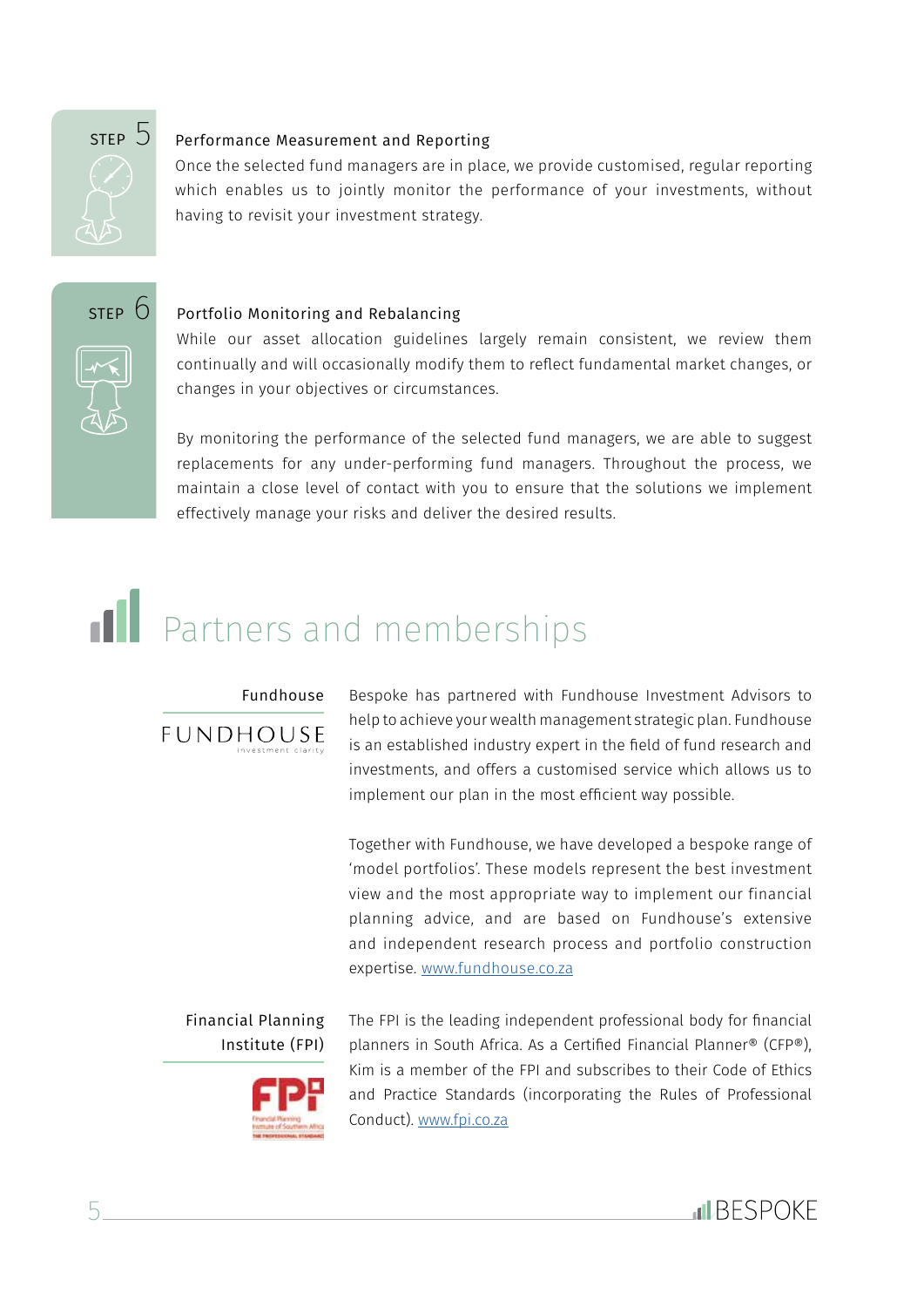South African Institute of Tax Professionals (SAIT)



Kim is a member of SAIT, which guarantees access to the latest tax updates and alerts affecting tax return submissions. SAIT is the largest of the professional tax bodies in South Africa, and seeks to enhance the tax profession by developing standards in education, compliance, monitoring and performance. www.thesait.org.za

#### The Fiduciary Institute of Southern Africa (FISA)



Kim is also a member of FISA, an organisation that promotes excellence in professional knowledge and standards among practitioners and seeks to promote the fiduciary profession and the interests of clients of fiduciary professionals, through the setting and enforcement of professional standards of conduct for fiduciary professionals. www.fisa.net.za

## **nd** Company Details

#### Product Accreditation Details

As intermediaries, we are authorised and accredited by the Financial Sector Conduct Authority to offer advice on all the products and intermediary services (FSP number 5398 – the list of products is available on request). Please note that you are entitled to receive a copy of the Statutory Notice that sets out your rights as a policy holder from us, as an intermediary.

The institutions with whom we have Service Level Agreements are:

- Allan Gray
- Momentum
- **Coronation** • Fundhouse
- Nedgroup • Ninety One
- Gins Global
- Old Mutual
- Liberty Life
- 
- Old Mutual International
- PPS
- Sanlam
- Stanlib
- Legal Status and Contractual Relationship

Intermediaries are independent financial advisors and are paid for services in the form of fees and commissions. We do not hold more than 10% of the shares issued by any insurers, or receive more than 30% of our total commission and remuneration from any one of the accredited companies used in the previous calendar year.